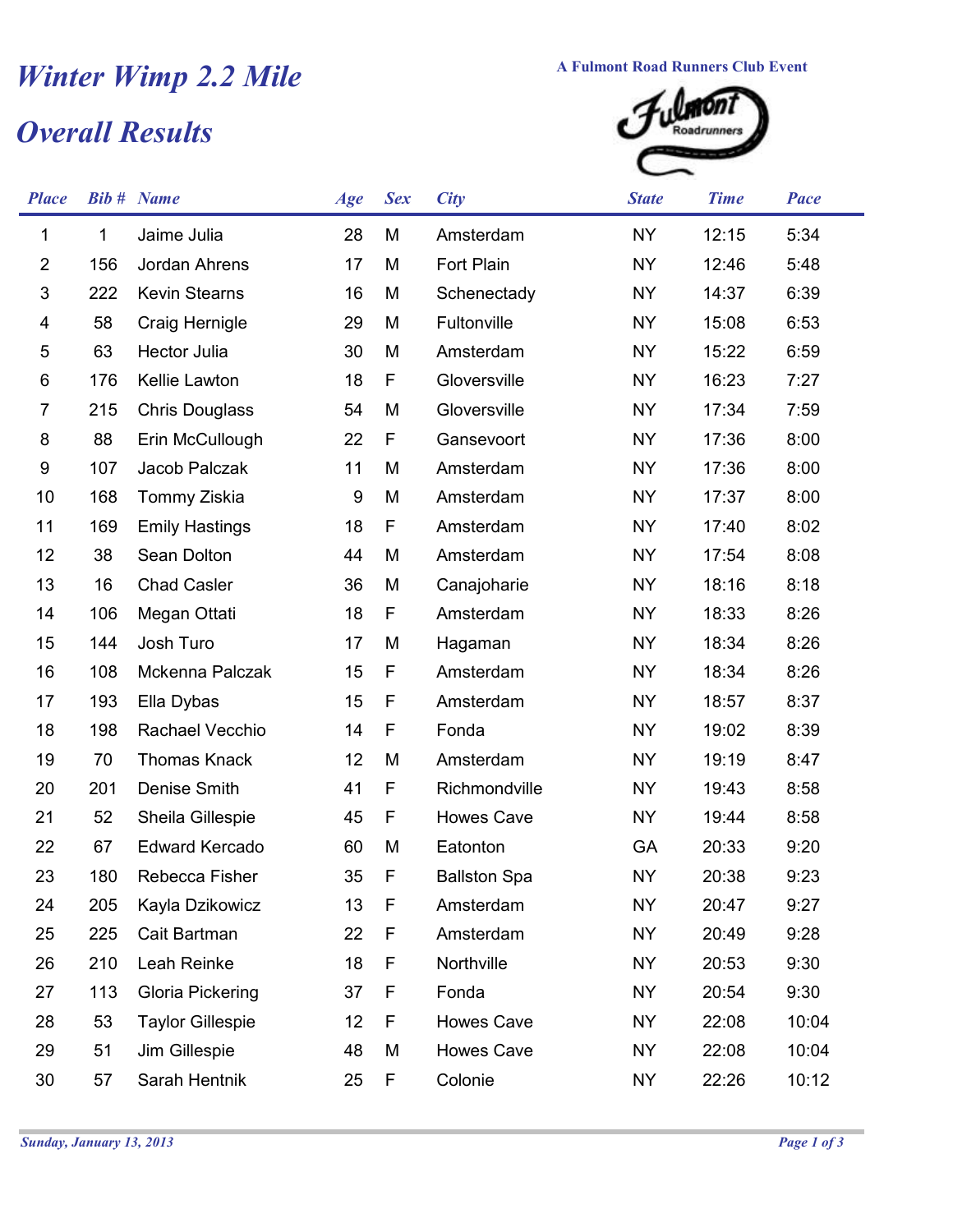| <b>Place</b> |     | <b>Bib #</b> Name           | Age | <b>Sex</b> | <b>City</b>           | <b>State</b> | <b>Time</b> | <b>Pace</b> |
|--------------|-----|-----------------------------|-----|------------|-----------------------|--------------|-------------|-------------|
| 31           | 80  | Kyle Mahar                  | 25  | M          | Hagaman               | <b>NY</b>    | 22:28       | 10:13       |
| 32           | 239 | <b>Barb Smith</b>           | 46  | F          | Johnstown             | <b>NY</b>    | 22:51       | 10:23       |
| 33           | 238 | <b>Sharon Nare-Carpente</b> | 42  | F          | Fort Hunter           | <b>NY</b>    | 22:51       | 10:23       |
| 34           | 128 | Alison Shang                | 27  | F          | Amsterdam             | <b>NY</b>    | 23:39       | 10:45       |
| 35           | 104 | David Osborn                | 56  | M          | <b>Chestnut Ridge</b> | <b>NY</b>    | 23:40       | 10:45       |
| 36           | 163 | Shelbi Montanaro            | 19  | F          | Hagaman               | <b>NY</b>    | 23:57       | 10:53       |
| 37           | 171 | <b>BrieAnne Wilson</b>      | 25  | F          | Gloversville          | <b>NY</b>    | 23:58       | 10:54       |
| 38           | 154 | Kim Brown                   | 43  | F          | Johnstown             | <b>NY</b>    | 24:04       | 10:56       |
| 39           | 177 | <b>Albert Schmidt</b>       | 38  | M          | <b>Ballston Spa</b>   | <b>NY</b>    | 24:20       | 11:04       |
| 40           | 46  | Erin Fioretti               | 35  | F          | Gloversville          | <b>NY</b>    | 24:57       | 11:20       |
| 41           | 223 | Patricia Valiante           | 57  | F          | Amsterdam             | <b>NY</b>    | 25:05       | 11:24       |
| 42           | 79  | Lisa Lorman                 | 49  | F          | Amsterdam             | <b>NY</b>    | 25:09       | 11:26       |
| 43           | 59  | Cheryl Himme                | 43  | F          | Amsterdam             | <b>NY</b>    | 25:17       | 11:30       |
| 44           | 48  | <b>Brandi Folts</b>         | 36  | F          | <b>Broadalbin</b>     | <b>NY</b>    | 25:44       | 11:42       |
| 45           | 32  | Amy Deal                    | 30  | F          | Fort Johnson          | <b>NY</b>    | 26:08       | 11:53       |
| 46           | 220 | Anna Porcello               | 32  | F          | Amsterdam             | <b>NY</b>    | 26:25       | 12:00       |
| 47           | 17  | <b>Heather Casler</b>       | 32  | F          | Amsterdam             | <b>NY</b>    | 26:32       | 12:04       |
| 48           | 217 | Joan Hampel                 | 45  | F          | Cobleskill            | <b>NY</b>    | 26:45       | 12:10       |
| 49           | 159 | Jennilyn Hernandez          | 32  | F          | Fultonville           | <b>NY</b>    | 27:49       | 12:39       |
| 50           | 146 | <b>Shirley Venner</b>       | 53  | F          | Granville             | <b>NY</b>    | 27:58       | 12:43       |
| 51           | 24  | Melissa Congdon             | 39  | F          | Canajoharie           | NY           | 28:00       | 12:44       |
| 52           | 68  | Rebecca Kercado             | 58  | F          | Eatonton              | GA           | 29:15       | 13:18       |
| 53           | 157 | Ericka Barrantes            | 35  | F          | Fonda                 | <b>NY</b>    | 30:21       | 13:48       |
| 54           | 202 | Sue Syzdek                  | 42  | F          | Amsterdam             | <b>NY</b>    | 31:24       | 14:16       |
| 55           | 203 | Steve Syzdek                | 42  | M          | Amsterdam             | NY           | 31:25       | 14:17       |
| 56           | 26  | Jane Constantine            | 54  | F          | Amsterdam             | NY           | 31:53       | 14:30       |
| 57           | 234 | Joe Cavazos                 | 41  | M          | Albany                | <b>NY</b>    | 31:54       | 14:30       |
| 58           | 74  | Mike Lee                    | 45  | M          | Halfmoon              | <b>NY</b>    | 31:57       | 14:31       |
| 59           | 179 | Mary Been                   | 37  | F          | Gloversville          | <b>NY</b>    | 32:23       | 14:43       |
| 60           | 56  | Kim Hayes                   | 36  | F          | Palatine Bridge       | <b>NY</b>    | 32:57       | 14:59       |
| 61           | 123 | Aleah Schaffer              | 11  | F          | Canajoharie           | <b>NY</b>    | 32:57       | 14:59       |
| 62           | 105 | Peggy Osborn                | 55  | F          | <b>Chestnut Ridge</b> | <b>NY</b>    | 36:28       | 16:35       |
| 63           | 13  | Kristi Breznick             | 28  | F          | Poultney              | VT           | 37:11       | 16:54       |
| 64           | 102 | <b>Crystal Noyes</b>        | 31  | F          | Bomoseen              | VT           | 37:14       | 16:55       |
| 65           | 186 | Laurie Byland               | 50  | F          | Stroudsburg           | PA           | 39:32       | 17:58       |